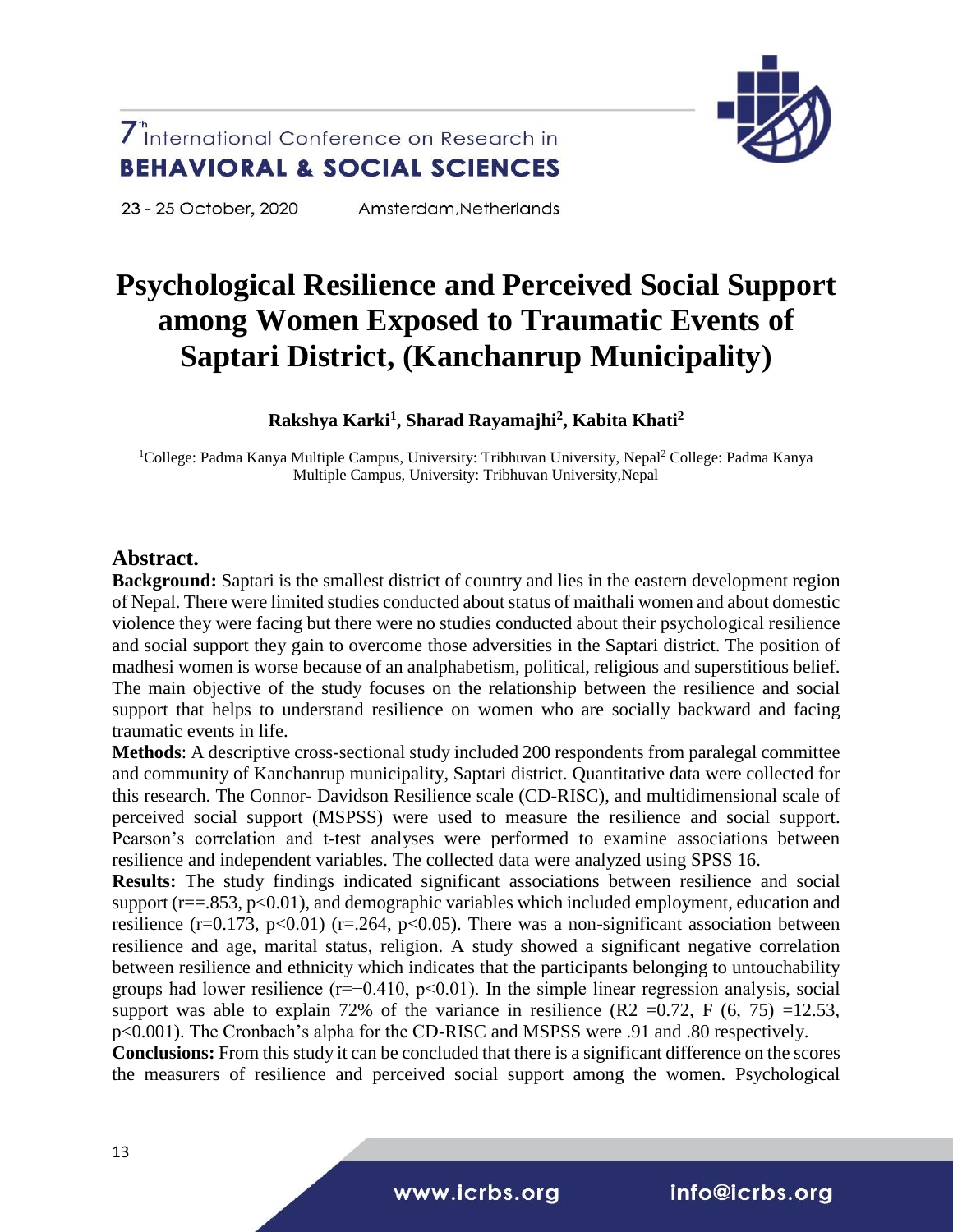

23 - 25 October, 2020 Amsterdam.Netherlands

resilience, perceived social support and demographic factors were associated with resilience in women who sustained a traumatic life events.

This present research will be helpful for planners, decision makers and responsible government in micros level development planners to uplift the status of women and to improve the mental health status of women especially of backward groups.

**Keywords:** Resilience, Social support, Stressful life events, Women, Nepal,

### **1. Introduction**

Resilience is viewed as a positive personality characteristic enhancing individual adaptation and it is about survival and growth. Resilience is predicted by both the ability of ones, and the capacity of their social and physical ecologies to facilitate their coping in culturally meaningful ways (Ungar, 2018). " Resilient outcomes is normally defined as a results concerning as far as great emotional wellness, fine mental state, practical limit, and social capability" (Olsson et al., 2003)." Nearly everybody is faced with the harsh fact that loved ones die over the course of a normal life period. Most adults do experience at least one potentially traumatic incident (PTE; e.g., physical or sexual assault, or life-threatening accident) (Bonanno & Galea, 2007)

Social support is an extrinsic protective factor as a way of strengthening the well-being of members within social networks(White et al., 2015) and is important area for gaining confident among women. Incorporating quality social support throughout the lifespan, and described social support as a web of social relationships that involve both intimate and formal relationships that socially connect individuals to larger communities. (Cohen, 2004). Social support is defined as a network of quality relationships that are heavily associated with resilience(Wells, 2009). (Hardy et al., 2004), analyzed that living with others has made significant contribution to resilience, While (Forsman et al., 2013) described that feeling of belonging to social groups is build up as a network of intimate social contacts and the important components of resilience was identified as quality of relationships and community engagement, demonstrating the greatly strong role of social networks (Hildon et al., 2010).

Social support has been described as "support accessible to an individual through social ties to other individuals, groups, and the larger community."(Lin et al., 1979). Social support, in contrast, refers to the function and quality of social relationships, such as perceived availability of help or support actually received. It occurs through an interactive process and can be related to altruism, a sense of obligation, and the perception of reciprocity (Schwarzer & Weiner, 1991).

Resiliency, Strength, and flexibility most essentially, shows itself as the capacity to react or perform decidedly even with difficulty, to accomplish notwithstanding the nearness of inconveniences, or to fundamentally surpass desires under given negative conditions(Gilligan,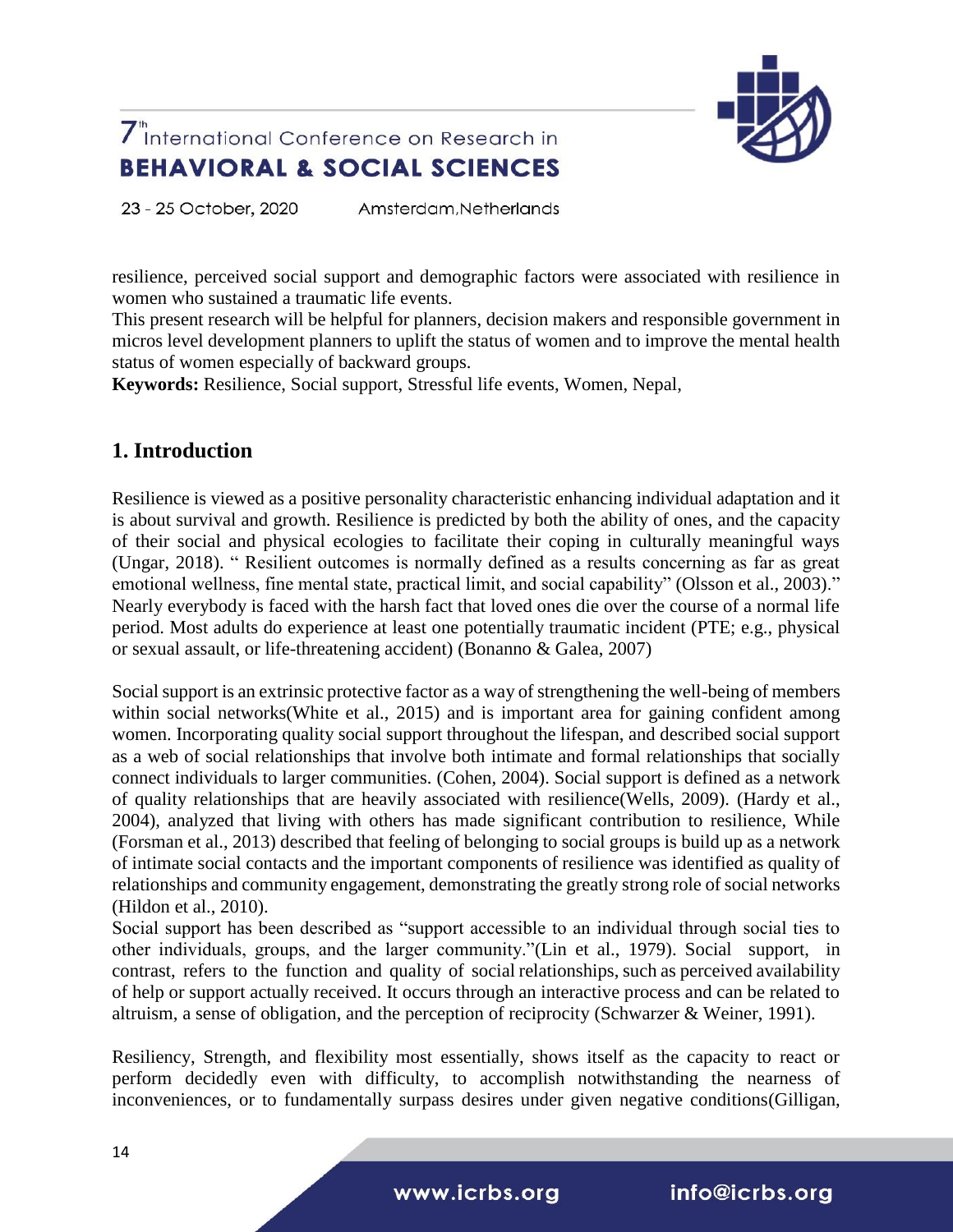

23 - 25 October, 2020 Amsterdam.Netherlands

2007). Social help from family, companions, and others is regularly referred to as being fundamental to youth advancement and strength (McGrath, 2009).

Resilience as the process of bouncing back from adversity(Jackson et al., 2007)

Women of Nepal comprising 50.1 percent of the total population have been discriminated against in all sectors of national life since time immemorial due to an age-old patriarchal value system, cultural practices, and unsustainable legal provision (UNDP, 2004).

Madhesi women cannot "escape the cultural inscription of state power or authority and other types of regulation that define the various types of membership" (Berkeley, 1996).

Madheshi Community is described as one of the umbrella of social groups representing regional discrimination, making in excess of sixty ethnic and caste organizations including Adibashi / Janjati, Dalit, Muslim with different languages, cultures, customs and religions, incorporating them with their prevalent characteristics of non-hill origin and denied of their personality or identity (Lama-Tamang, 2009). In all fields such as politics, economy, civil service, education, police-military etc., and human development aspects, this community has been highly marginalized, ranging from their identity in their own country to livelihood strategies. Violence against Terai women is the most common type of violence based on superstitions such as torture for suspected sorcery, sexual abuse , domestic violence, polygamy, child marriage and dowry related violence (Mandal, 2016)

Furthermore, in the study of madhesi women at household level were victims from their circle of family resulting into 65 per cent of the perpetrators of violence, while only 35 per cent of the perpetrators were victims from outside the family. Such pattern trend is comparable in the situation of Nepalese women with slightly more (77 per cent) within the family and less (23 per cent) from outside the family(Rana-Deuba, 1997).

In Nepal, violations of human rights against women and girls, including gender-based violence, damaging practices for instance early and forced child marriage, unequal access to education for females and girls, and unequal access for females to jobs, management and decision-making, are significant threats to their dignity and well-being. This has an impact on their families and communities and creates obstacles to achieving inclusive sustainable development (UNFPA Nepal, 2017).

### **2. Methods**

A research that was carried out was quantitative research to test the hypothesis which states that psychological resilience depends on perceived social support among women of Saptari district of Nepal

www.icrbs.org

info@icrbs.org

15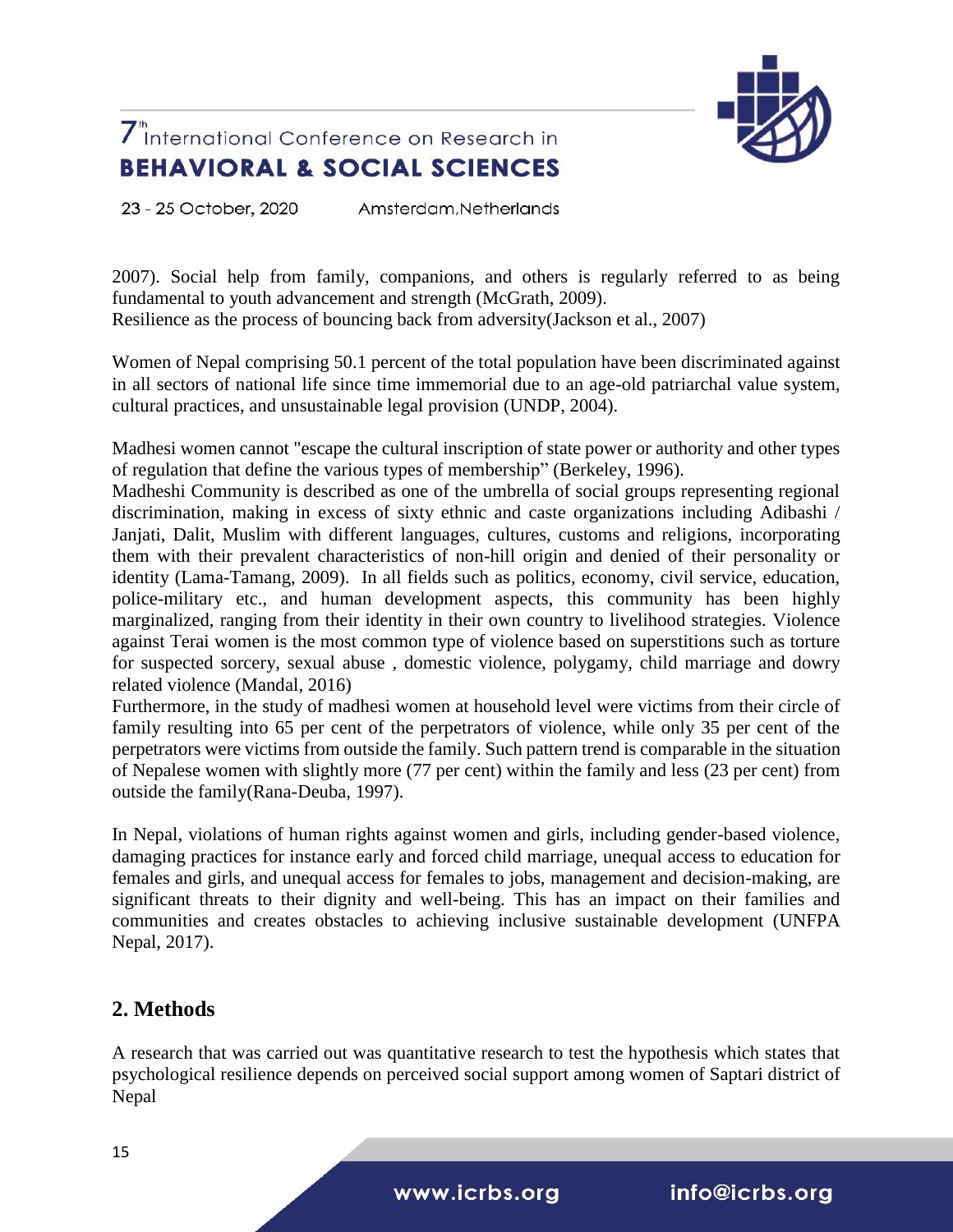

23 - 25 October, 2020

Amsterdam.Netherlands

#### **Setting**

The research was conducted among women at Kanchanrup municipality, and in Madhesi community in Saptari district of Nepal.

### **Sample and sampling procedure**

A total of 200 participants were given the questionnaires of psychological resilience and multidimensional scale of perceived social support. Women from Kanchanrup municipality who met the inclusion criteria were recruited. The participants in the study were selected based on the convenience sampling techniques that require the most conveniently available women. An a priori analysis using G\*Power software was used to compute the required sample size for an ANOVA, needed to determine statistical significance with a small effect size 0.25, using an alpha level of 0.05, Power  $(1-\beta \text{ err prob}) = 0.80$ .

The analysis found that a total sample size of 200 participants was needed, to obtain a statistically significant result. Therefore, data were gathered from 200 participants, and was considered sufficient to obtain statistically significant findings. All participants were 18 years or older.

### **Inclusion and exclusion criteria**

The inclusion criteria are: 1) adults above or equal to 18 years; 2) able to understand Maithili, or Hindi or Nepali language; 3) those who seek help from paralegal; and 4) no prior or present history of any mental health disorder or problem; 5) married women.

The exclusive criteria are 1) those who are Married but are under age 18. 2) Those who have showed unwillingness in between the study 3) demanding financial aid

### **3.5. Data collection tools**

### **Research instruments.**

Conner Davidson resilience scale and MPSS was used in this study to collect the data. Part I:

The Connor-Davidson Resilience Scale (CD-RISC) is used to measure resilience among women which is a self-administered scale of 25 items developed by (Connor & Davidson, 2003) that is applicable among general population and an individual and also resilience in normal and clinical

www.icrbs.org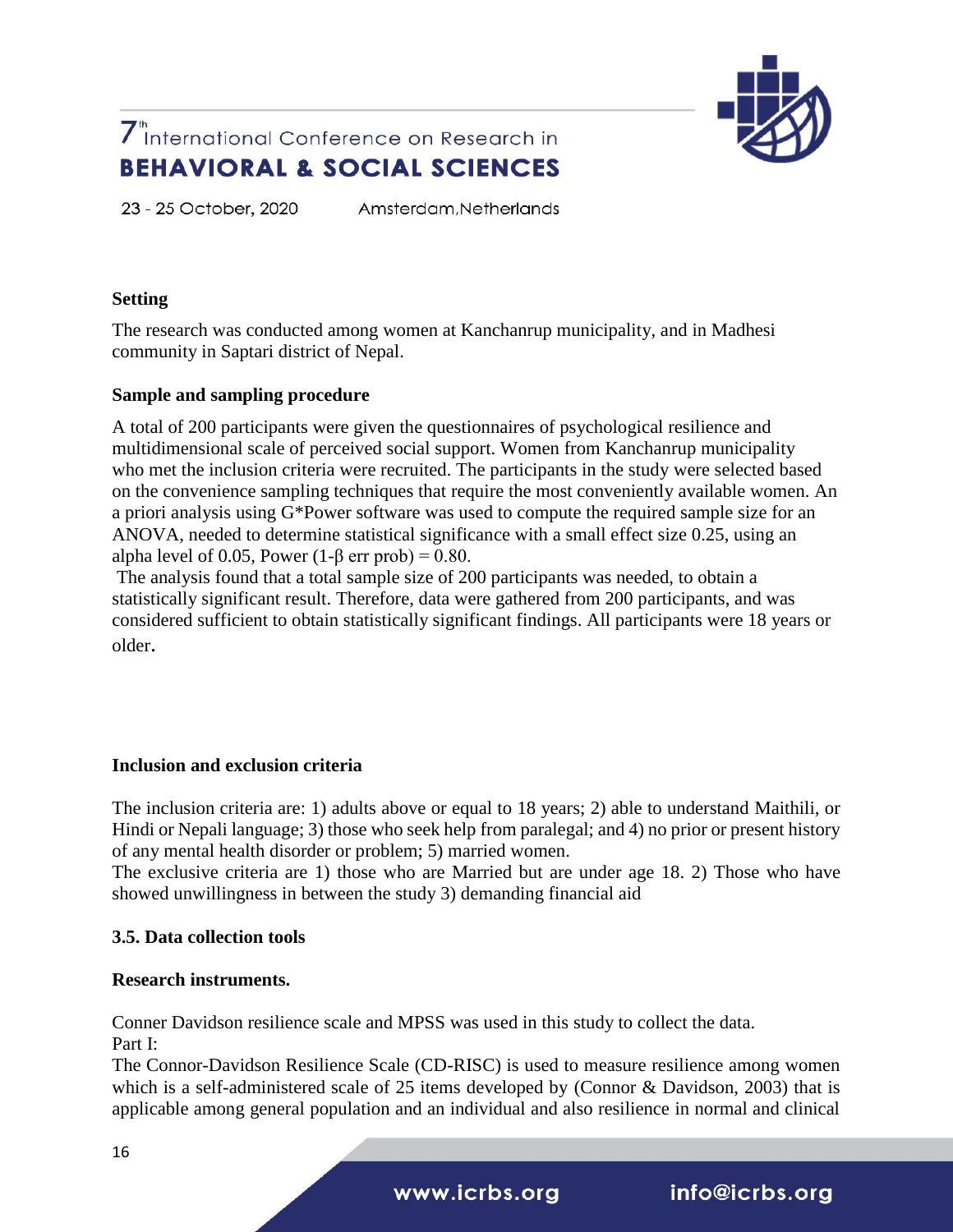

23 - 25 October, 2020 Amsterdam.Netherlands

samples this tool exhibits good psychometric properties. The tool measures five factors corresponding to 1) personal competence/tenacity, 2) trust in one's instincts/tolerance of negative affect, and strengthening effects of stress 3) positive acceptance of change/secure relationships, 4) control, and 5) Spiritual influences.

The CD-RISC is a 25-item scale measuring resilience, where each item is rated on a 5-point Likert scale and the responses ranges from not true at all  $(0)$  to true nearly all time  $(4)$ , where  $0=$  not true at all: 1 = rarely true; 2 = sometimes true; 3 = often true; 4 = true nearly all of the time

(Appendix C). The total score ranges from 0–100 that shows higher scores indicate greater resilience and lower score indicate low resilience capacity. The CD-RISC was translated into the Nepali language using the back-translation process. This version of the scale was translated by Saurab Sharma, with assistance from Anupa Pathak.

In the study, Cronbach's alpha of the Nepali version of the CD-RISC was 0.82. The scores of the CD-RISC were categorized into two levels based on a mean resilience score of a study conducted among Nepalese sample. A CD-RISC score  $\leq 68$  was interpreted as low resilience and a score >68 was interpreted as high resilience. In this study, overall mean resilience score of the participants was 64.76 (s.d. =14.02) (Bhattarai et al., 2018).

Part-II:

The MSPSS as a measure of social guide is a 12-object device which measures perceived guide from 3 resources: own family, friends and significant Others that has been used amongst numerous populations. This 12-item MSPSS evolved via (Gregory D., 1998). Items are scored on a 7-factor score scale ranging from 1 (very strongly disagree) to 7 (very strongly agree) with possible scores starting from 12 to 84 (Appendix D). The MSPSS has proven excessive inner reliability (Cronbach's alpha = .87, .85, and .91 respectively for the family, friends and significant others subscales).

The MSPSS was translated from the original language to the Nepali following the back-translation technique of Brislin, 1970. The translated variation was back-translated to the nepali language with the aid of two unbiased bilingual translators by (Tonsing et al., 2012).

The MSPSS-N was tested in 153 Nepalese and an appropriate content validity was reported. In addition, the MSPSS-N demonstrate Cronbach's alpha of .90 for the total scale, and .86, .84, and .80, for the subscales of family, friends, and significant others, respectively (Tonsing et al., 2012).

#### **Reliability of the instruments**

The Connor-Davidson Resilience Scale (CD-RISC) and Multidimensional Scale of Perceived Social Support (MSPSS) were used to collect data. The reliability of the instruments was tested for internal consistency by using Cronbach's alpha and yields accepted value. The Cronbach's alpha coefficient for CD-RISC and MSPSS-N were .91 and .80 respectively. These values can be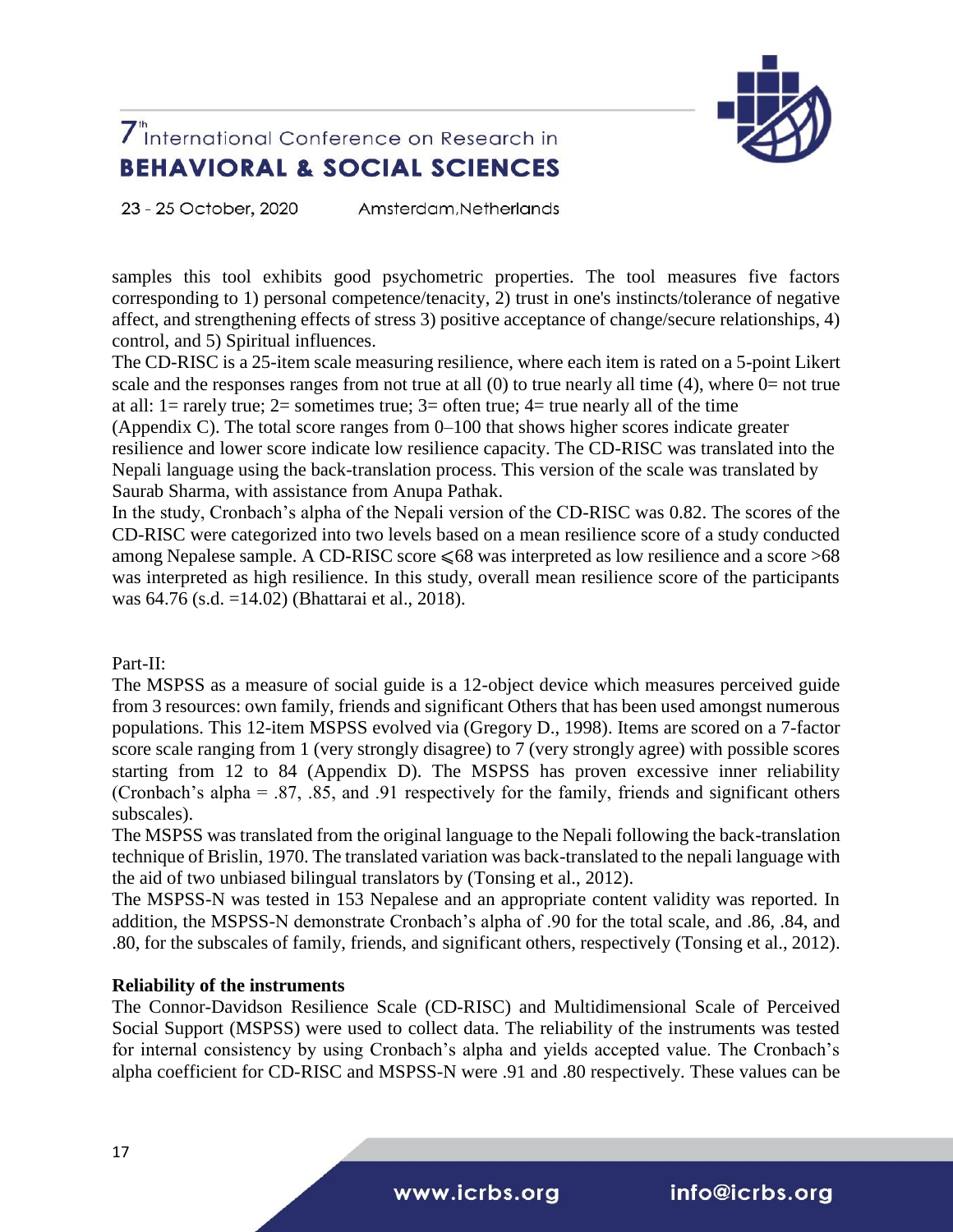

23 - 25 October, 2020 Amsterdam.Netherlands

regarded as acceptable since Cronbach's alpha of more than .70 can be considered as acceptable reliability of the instruments (Polit,Denise F; Beck, 2017).

#### **Statistical analyses**

The analyses were performed using the Statistical Package for the Social Sciences Software (SPSS; version 16.0). All study variables met the assumptions of correlation**.**

The normality of the CD-RISC and MSPSS were tested by examining skewness and kurtosis. The distribution of data was considered normal if the values of skewness and standard error (SE) ratio and kurtosis and SE ratio were in the range of  $\pm 3$  (Pallant & Pallant, 2011). The hypothesis was tested using inferential statistics. Pearson's correlation was used to calculate the relationship between resilience and social support since the data met the assumptions of normality. Correlation between resilience and potential confounding demographic variables were examined using Spearman's correlation since those variables were categorical.

#### **Results**

Participants included 200 females with a mean age of 37.95 years (SD 12.17). Six specific demographic characteristics were analyzed; age, education, employment status, ethnicity, marital status and religion. The mean age of participants was 37.95(SD=12.17) years and the ages ranged from 18 to 62 years. Most of the participants were between 18to30 (37.5%) and other demographics data include Hindu (72.5%), illiterate (75%), housewife (97.5%), Dalit's (53.5%) and married (97%).

*Table 1: Demographic characteristics of participants*

| variables                  | N  | %    |
|----------------------------|----|------|
| Age(years)                 |    |      |
| $(M=37.95, SD=12.17, Min-$ |    |      |
| $Max=18-62$                |    |      |
|                            |    |      |
| 18-30                      | 69 | 34.5 |
| $31 - 41$                  | 54 | 27   |
| $42 - 51$                  | 44 | 21   |
| 52-62                      | 33 | 16.5 |
|                            |    |      |
| Education                  |    |      |

www.icrbs.org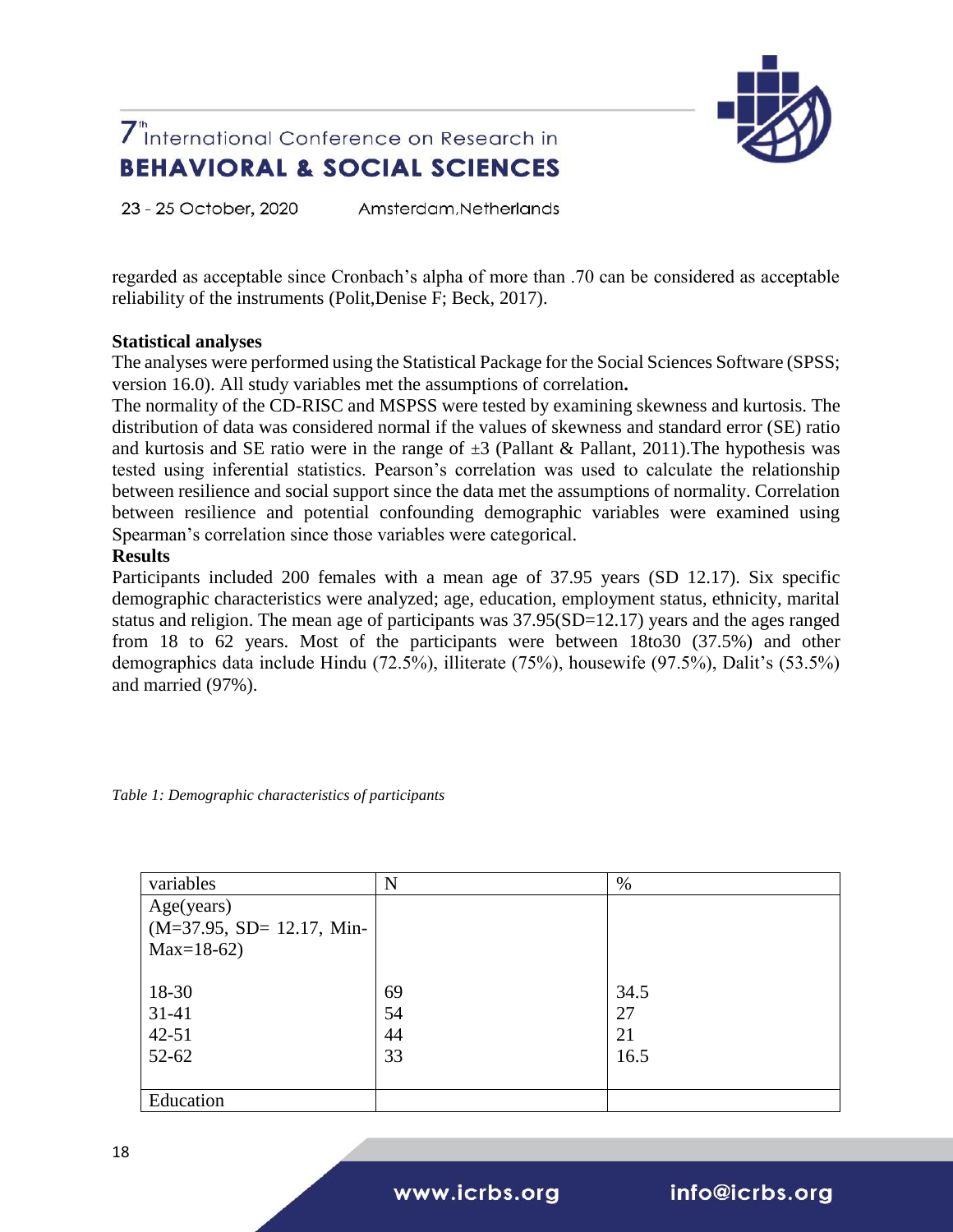

23 - 25 October, 2020 Amsterdam, Netherlands

| Illiterate        | 150 | 75   |  |
|-------------------|-----|------|--|
| Primary level     | 47  | 23.5 |  |
| Secondary level   | 3   | 1.5  |  |
| Employment status |     |      |  |
| Unemployed        | 195 | 97.5 |  |
| Employed          | 5   | 2.5  |  |
| Ethnicity         |     |      |  |
| Janajatis         | 50  | 25   |  |
| Dalit's           | 95  | 53.5 |  |
|                   |     |      |  |
| Marital status    |     |      |  |
| Married           | 194 | 97   |  |
| Widow             | 6   | 3    |  |
| Religion          |     |      |  |
| Hindu             | 145 | 72.5 |  |
| Muslim            | 55  | 27.5 |  |

The average resilience score of the participants was 52.99 (SD 11.73). The average social support score of the participants was 52.53 (SD 11.827). Descriptive statistics for social support, and resilience are presented in Table 2.

*Table 2, Descriptive Statistics*

**Descriptive Statistics**

|                            | Mean  | Std. Deviation | N   |
|----------------------------|-------|----------------|-----|
| Q9psychological_resilience | 52.99 | 11.730         | 200 |
| Social support             | 52.52 | 11.827         | 200 |

Pearson's correlation matrix of resilience and psychosocial factors, i.e., social support is shown in Table 3. A significant positive correlation was found between resilience and social support (r=.853,  $p<0.01$ )

*Table 3: Pearson's correlation between resilience and social support*

www.icrbs.org

info@icrbs.org

19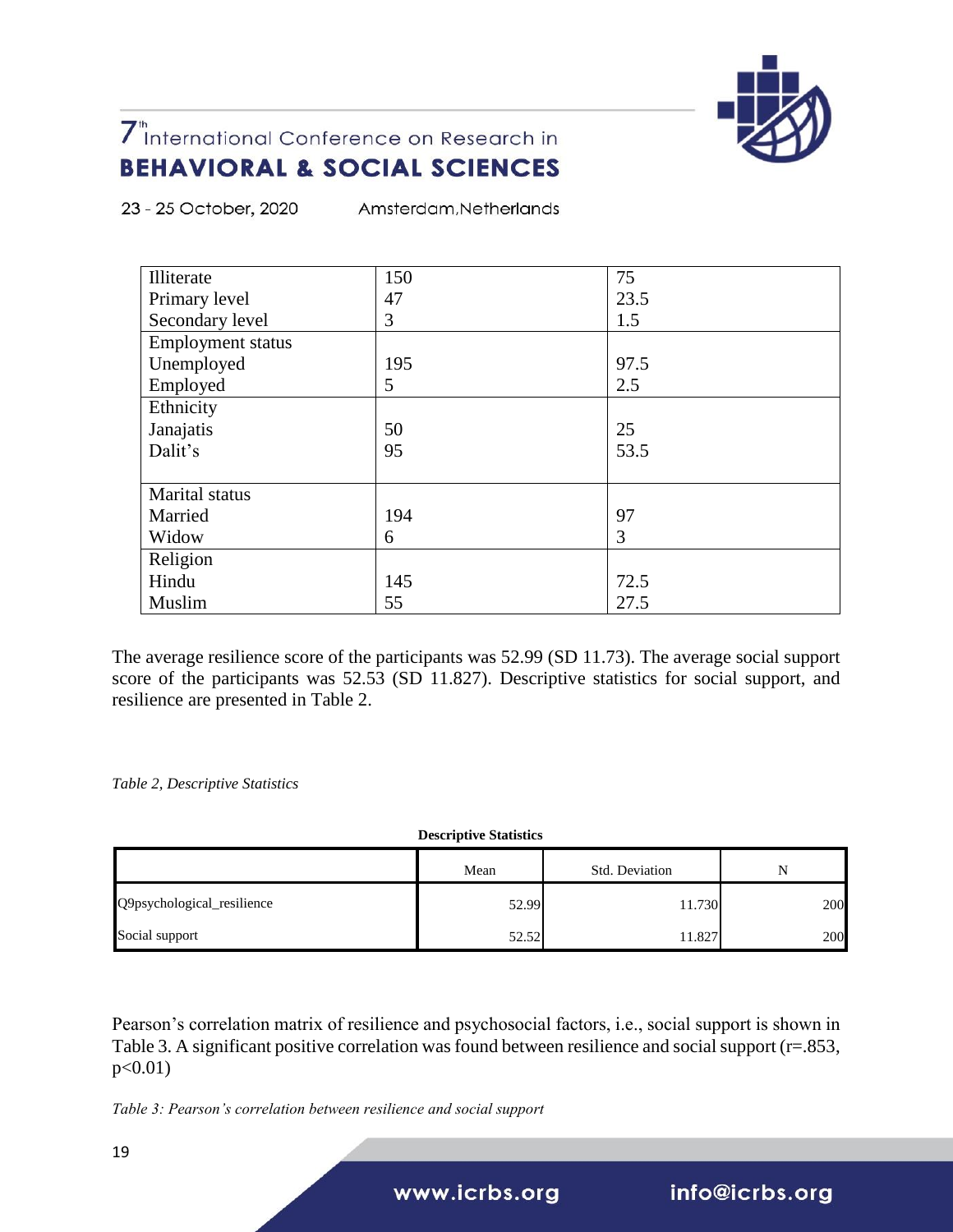

23 - 25 October, 2020 Amsterdam, Netherlands

| <b>Correlations</b>        |                     |                                |                |  |
|----------------------------|---------------------|--------------------------------|----------------|--|
|                            |                     | Q9psychological_resilie<br>nce | Social support |  |
| Q9psychological_resilience | Pearson Correlation |                                | $.853**$       |  |
|                            | Sig. (2-tailed)     |                                | .000           |  |
|                            | N                   | 200                            | 200            |  |
| Social support             | Pearson Correlation | $.853**$                       | 1              |  |
|                            | Sig. (2-tailed)     | .000                           |                |  |
|                            | N                   | 200                            | 200            |  |

\*\*. Correlation is significant at the 0.01 level (2-tailed).

Additionally, Spearman's rank correlation was used to find the correlation between resilience and demographic characteristics of participants (i.e. age, education, employment, ethnicity, marital status, religion)

A significant positive association were found between employment, education and resilience  $(r=0.173, p<0.05)$  (r=.264, p<0.01). There were no significant associations between resilience and other demographic variables (age, marital status, religion). A significant negative correlation was identified between resilience and ethnicity which indicates that the participants belonging to untouchability groups had lower resilience ( $r=-0.410$ ,  $p<0.01$ ).

*Table 4: Spearman correlation matrix between Resilience and demographic variables*

www.icrbs.org

info@icrbs.org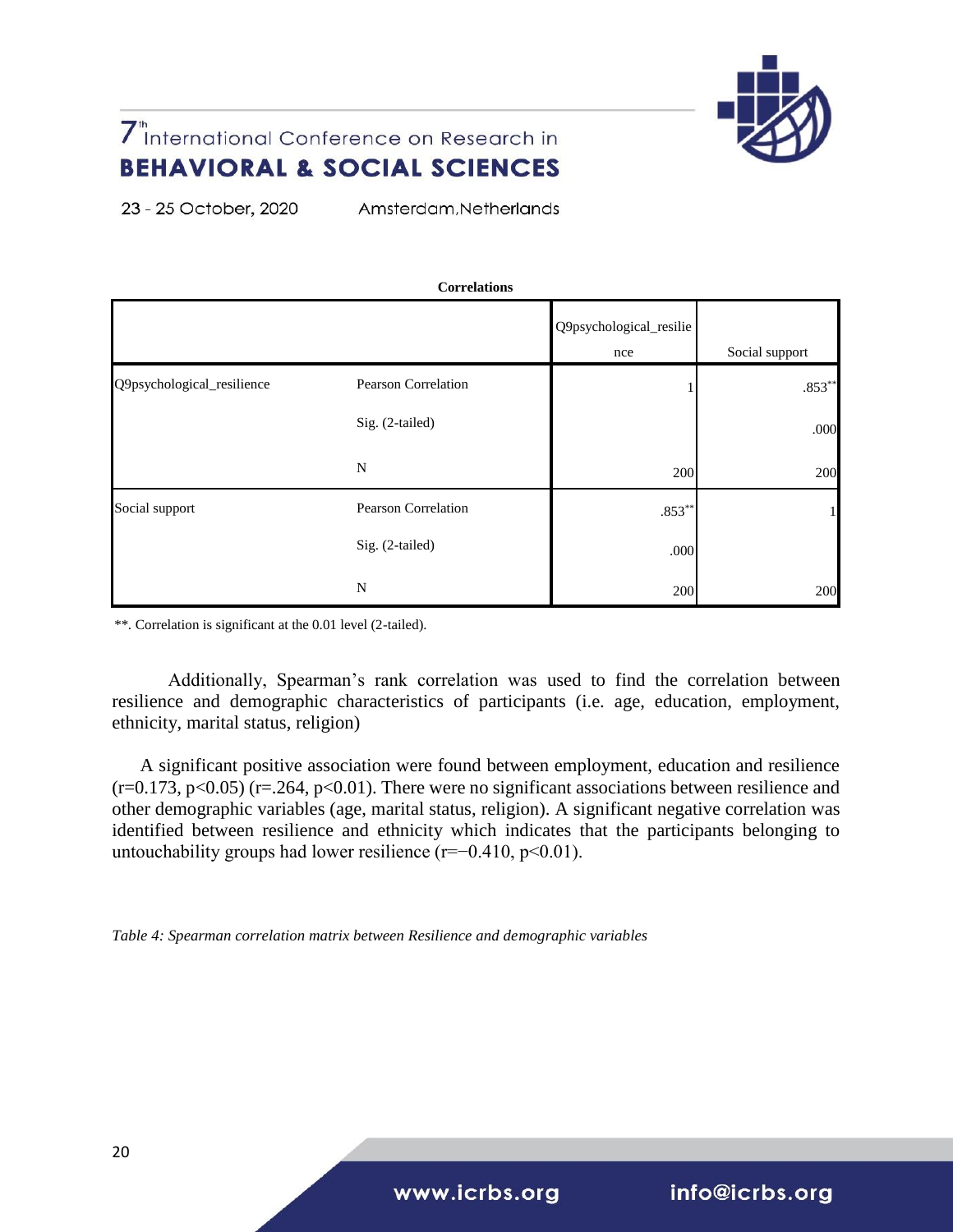

|                                                              |                                                             |           |          | 3         | 4        | 5         | 6        | 7        |
|--------------------------------------------------------------|-------------------------------------------------------------|-----------|----------|-----------|----------|-----------|----------|----------|
| 1                                                            | Resilience                                                  | 1         | $-0.057$ | $.264**$  | $.173*$  | $-.410**$ | $-0.131$ | 0.017    |
| $\mathcal{P}$                                                | Age                                                         | $-0.057$  | 1        | $-0.127$  | 0.087    | 0.076     | $.193**$ | 0.056    |
| 3                                                            | Education                                                   | $.264***$ | $-0.127$ | 1         | $-0.02$  | $-.281**$ | $-0.101$ | $-.151*$ |
| 4                                                            | Employment                                                  | $.173*$   | 0.087    | $-0.02$   | 1        | $-0.088$  | $-0.028$ | 0.045    |
| 5                                                            | Ethnicity                                                   | $-.410**$ | 0.076    | $-.281**$ | $-0.088$ | 1         | 0.01     | .699**   |
| 6                                                            | Marital status                                              | $-0.131$  | $.193**$ | $-0.101$  | $-0.028$ | 0.01      | 1        | $-0.043$ |
| 7                                                            | Religion                                                    | 0.017     | 0.056    | $-.151*$  | 0.045    | .699**    | $-0.043$ | 1        |
|                                                              |                                                             |           |          |           |          |           |          |          |
| **. Correlation is significant at the 0.01 level (2-tailed). |                                                             |           |          |           |          |           |          |          |
|                                                              | *. Correlation is significant at the 0.05 level (2-tailed). |           |          |           |          |           |          |          |

23 - 25 October, 2020 Amsterdam.Netherlands

### **4. Discussion**

The goal of the current study was to find out how the prevalence of resilience in the women after stressful life events might vary in relation to various socio-contextual factors, such as demographics, the availability of social and material resources or the loss of resources, and past and current life stressors. As a preliminary step, we first sought to provide convergent support for our operational definition of resilience.

This study examined the role of psychosocial and demographic factors in determining resilience among Nepalese madhesi women suffering with various issues. Among psychosocial variables, social support significantly influenced resilience among the participants. In addition, ethnicity, education, and employment of participants were also significantly related to resilience. Interestingly, there was no significant association between resilience and age and religion of the study participants.

As mentioned, the study results found that social support had a significant association with resilience in the participants.

Social support is an extrinsic protective factor as a way of strengthening the well-being of members within social networks (White et al., 2009) and is important area for gaining confident among women. Perceived social support is generally associated with health and well-being and also it is found that social support has significant association with resilience. This finding is similar to the study conducted in New York City and contiguous geographic areas in New York State, New Jersey, and Lower Fairfield County in Connecticut by (Bonanno et al., 2007).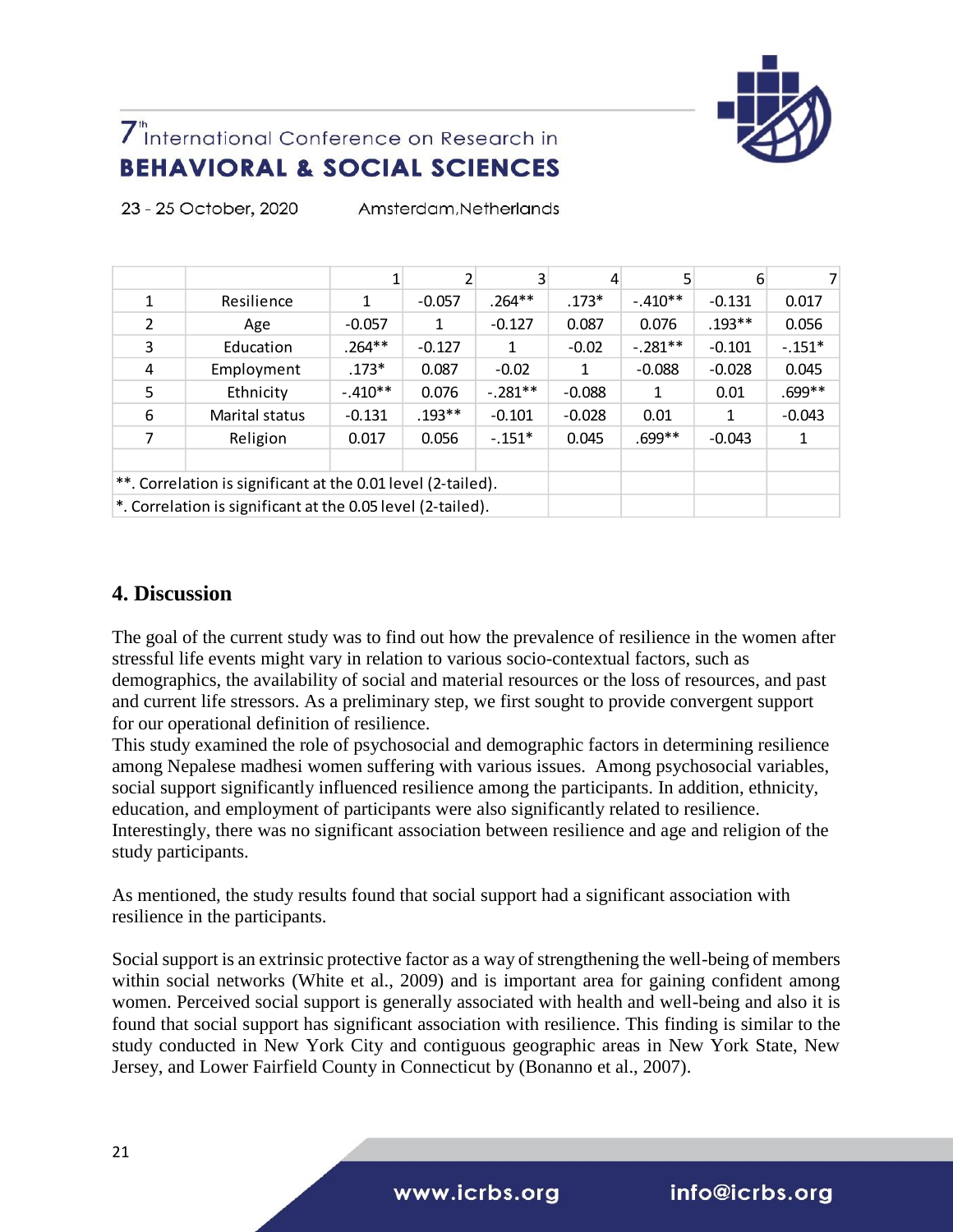

23 - 25 October, 2020 Amsterdam.Netherlands

As (Hirani et al., 2018) found in their study that social support intervention for promoting resilience and quality of life among women even though living in low socioeconomic areas of Karachi, Pakistan, participants of study.

Similarly to previous study that predict resilience among women was between 18-64 years of age and it shows over and above the contributions of employment, income, and education (Sannisha K. Dale, Mardge H. Cohen, Gwendolyn A. Kelso, Ruth C. Cruise, Kathleen M. Weber, Cheryl Watson, Jane K. Burke-Miller, 2015). In this study, the finding shows that education plays vital role in gaining resilience among women. The mean score for illiterate was  $M=51.42$ ,  $SD= 12,253$ , for primary  $M=57.77$ , SD= 8.676 and for secondary  $M=56.67$ , SD=5.859. And was positively correlated with resilience  $(r=.264)$  that was significant at the 0.01 level.

Religion offers a response to the problem of human insufficiency and suffering in the time of adversity and crisis. The positive feelings elicited by positive faith-based thoughts, beliefs, and experiences, personal or communal, both may directly modulate various neurobiological and epigenetic parameters (Sannisha K. Dale, Mardge H. Cohen, Gwendolyn A. Kelso, Ruth C. Cruise, Kathleen M. Weber, Cheryl Watson, Jane K. Burke-Miller, 2015). (Feder, Nestler, & Charney, 2009) indicative of pathophysiology (neurobiological resilience). In this study it was incongruent with previous study as there were no significant associations between resilience and religion. The mean score for Hindu women (M=52.83, SD=13.049) and for Muslim women (M=53.42, SD=7.261).

In the study conducted by (Gooding et al., 2012), resilience related to social support was higher in the young adults compared with that of the older adults. For the analysis of resilience related to social support,  $F(10,109) = 2.18$ ,  $p < 0.05$ ,  $R = 0.17$ . The mean score of resilience and social support for Older adults (N=60) was 52.12 and 17.10 respectively. While the mean score of resilience and social support for Young adults  $(N=60)$  was 48.20 and 18.37. However, in this study, the mean score for age was 38 and standard deviation was 12.17. Thus, this study is incongruent to above study as young women had higher resilience related to social support.

Women from terai have low resilience. The average resilience score of the participants was 52.99 (SD 14.02). In this study 53.5 % women have resilience above average resilience score while 46.5 % women have low resilience score. However, in relation to previous study the average score for CD-RISC was 60.97, ranging from 37 to 69. Resilience was positively associated with educational level, family income, and time span after diagnosis, social support, confrontation, avoidance, and hope (Wu et al., 2016).

There is lack of published evidence that assessed the level of resilience among women especially in context of terai region of Nepal. Nepal is a multicultural, multi-lingual, and multi-religious

www.icrbs.org

info@icrbs.org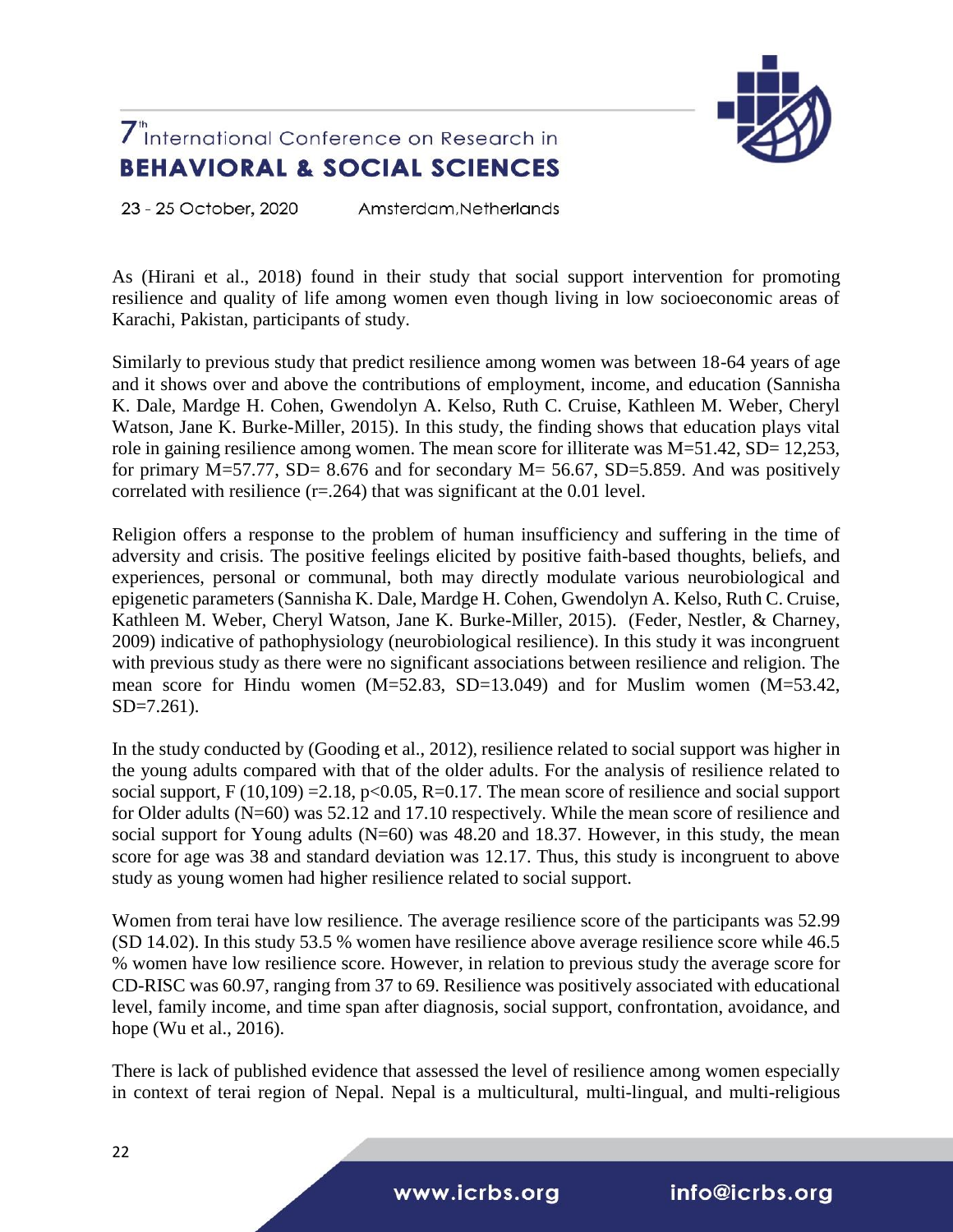

23 - 25 October, 2020 Amsterdam.Netherlands

country and is also male dominated society where women are considered as inferior or subordinates to men. According to (Pokharel, 2007) gender discrimination in education, employment and health accelerates economic burden. Discrimination against women affects their ability, skills and confidence level to participate freely and fully in society and in turn brings psychologically harmful consequences. Due to this woman in society can have decreased low selfesteem that will reduce the social support and decreases the level of resilience.

The protective factors that promote women's fit, functioning and growth are those factors that help women remain healthy, satisfied and involved with their work, committed to the organization, performing well, and able to advance in their careers and salaries. The greater self-determination that women are able to exercise in relation to their daily work lives, either because of job design, less authoritarian leadership or their own seniority, the more effectively they perform at work(Greguletz et al., 2018). This study is congruent with previous study revealing that employed women were more resilient than unemployed. The mean score for unemployed (M=52.6, SD= 11.465), and for employed women (M=68.2, SD= 13.18) that is significant at the level  $p<0.05$ 

In congruent to previous study conducted among 125 ethnic minority individuals by (Romero et al., 2013) found that participants who explore and commit to their ethnic identity protective elements feel optimistic about one's ethnic group and tend to have higher self-esteem and are more likely to be resilient.

In this study, there is a significant positive association between ethnicity and resilience for janajatis  $(M=65.36, SD=8.11)$ , for Dalit  $(M=47.36, SD=10.512)$ , at the level  $p<0.05$ . The finding reveals that janajatis have higher resilience than Dalit's. Thus, this hypothesis was supported.

### **Conclusion.**

Previous research findings were supported and this study reported more insight into resilience following daily life traumatic events. The results indicated that social support was the significant psychosocial factors of resilience. Furthermore, demographic factors such as education, and employment were also associated with resilience. Therefore, interventions or rehabilitation should be focused on specific psychosocial factors as well as demographic factors. Future research regarding resilience interventions can aid rehabilitation organizations as well as mental health professionals to improve rehabilitation outcomes, enhance resilience, and promote successful reintegration into the community especially women from backward community.

### **Acknowledgements**

The authors would like to acknowledge Padma Kanya Multiple Campus, Tribhuvan University, Paralegal Committee, and all the participants of the study.

I would like to offer my special indebtedness and gratitude to my supervisor Mrs. Kabita Khati for her continued support and guidance in enabling me to proceed ahead with my research.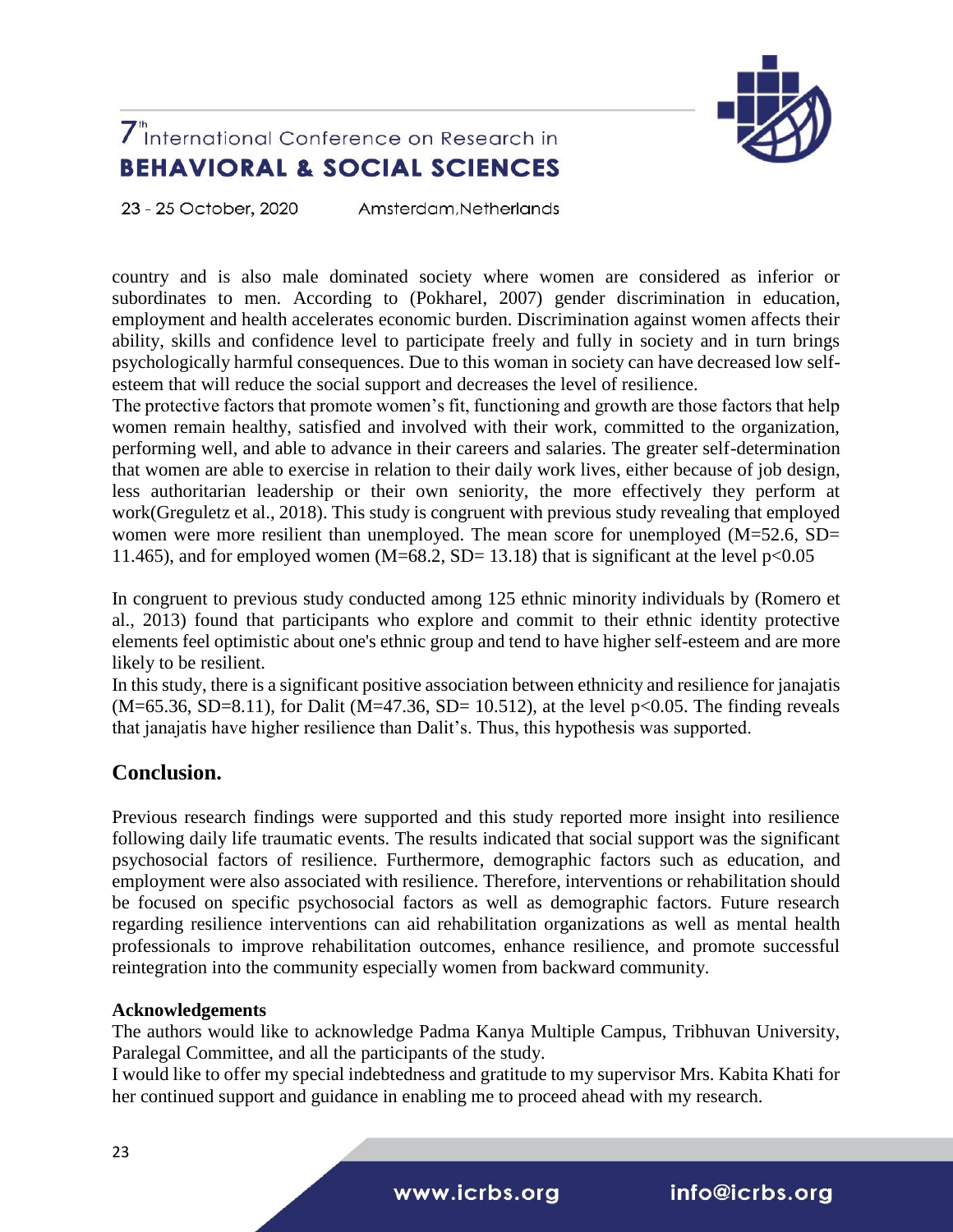

23 - 25 October, 2020

Amsterdam, Netherlands

### **References:**

Berkeley, U. C. (1996). *Cultural Citizenship as Subject-Making [ eScholarship ]*.

- Bhattarai, M., Maneewat, K., & Sae-Sia, W. (2018). Psychosocial factors affecting resilience in Nepalese individuals with earthquake-related spinal cord injury: A cross-sectional study. *BMC Psychiatry*, *18*(1), 1–8. https://doi.org/10.1186/s12888-018-1640-z
- Bonanno, G. A., Galea, S., Bucciarelli, A., & Vlahov, D. (2007). What Predicts Psychological Resilience After Disaster? The Role of Demographics, Resources, and Life Stress. *Journal of Consulting and Clinical Psychology*, *75*(5), 671–682. https://doi.org/10.1037/0022- 006X.75.5.671

Cohen, S. (2004). Social relationships and health. *American Psychologist*, *59*(8), 676–684. https://doi.org/10.1037/0003-066X.59.8.676

- Connor, K. M., & Davidson, J. R. T. (2003). Development of a new Resilience scale: The Connor-Davidson Resilience scale (CD-RISC). *Depression and Anxiety*, *18*(2), 76–82. https://doi.org/10.1002/da.10113
- Forsman, A. K., Herberts, C., Nyqvist, F., Wahlbeck, K., & Schierenbeck, I. (2013). Understanding the role of social capital for mental wellbeing among older adults. *Ageing and Society*, *33*(5), 804–825. https://doi.org/10.1017/S0144686X12000256
- Gilligan, R. (2007). Adversity, resilience and the educational progress of young people in public care. *Emotional and Behavioural Difficulties*, *12*(2), 135–145. https://doi.org/10.1080/13632750701315631
- Gooding, P. A., Hurst, A., Johnson, J., & Tarrier, N. (2012). Psychological resilience in young and older adults. *International Journal of Geriatric Psychiatry*, *27*(3), 262–270. https://doi.org/10.1002/gps.2712
- Gregory D., Z. (1998). 0732 Zimet MSPSS Chapter 1998.pdf. In *Evaluating Stress* (pp. 185– 197).
- Greguletz, E., Diehl, M., & Kreutzer, K. (2018). *Why women build less effective networks than men : The role of structural exclusion and personal hesitation Why women build less effective networks than men : The role of structural exclusion and personal hesitation*. *November*. https://doi.org/10.1177/0018726718804303
- Hardy, S. E., Concato, J., & Gill, T. M. (2004). Resilience of Community-Dwelling Older Persons. *Journal of the American Geriatrics Society*, *52*(2), 257–262. https://doi.org/10.1111/j.1532-5415.2004.52065.x
- Hildon, Z., Montgomery, S. M., Blane, D., Wiggins, R. D., & Netuveli, G. (2010). Examining resilience of quality of life in the face of health-related and psychosocial adversity at older ages: What is "right" about the way we age? *Gerontologist*, *50*(1), 36–47. https://doi.org/10.1093/geront/gnp067

Hirani, S., Norris, C., Vliet, K., Zanten, S., Karmaliani, R., & Lasiuk, G. (2018). Social support

www.icrbs.org

info@icrbs.org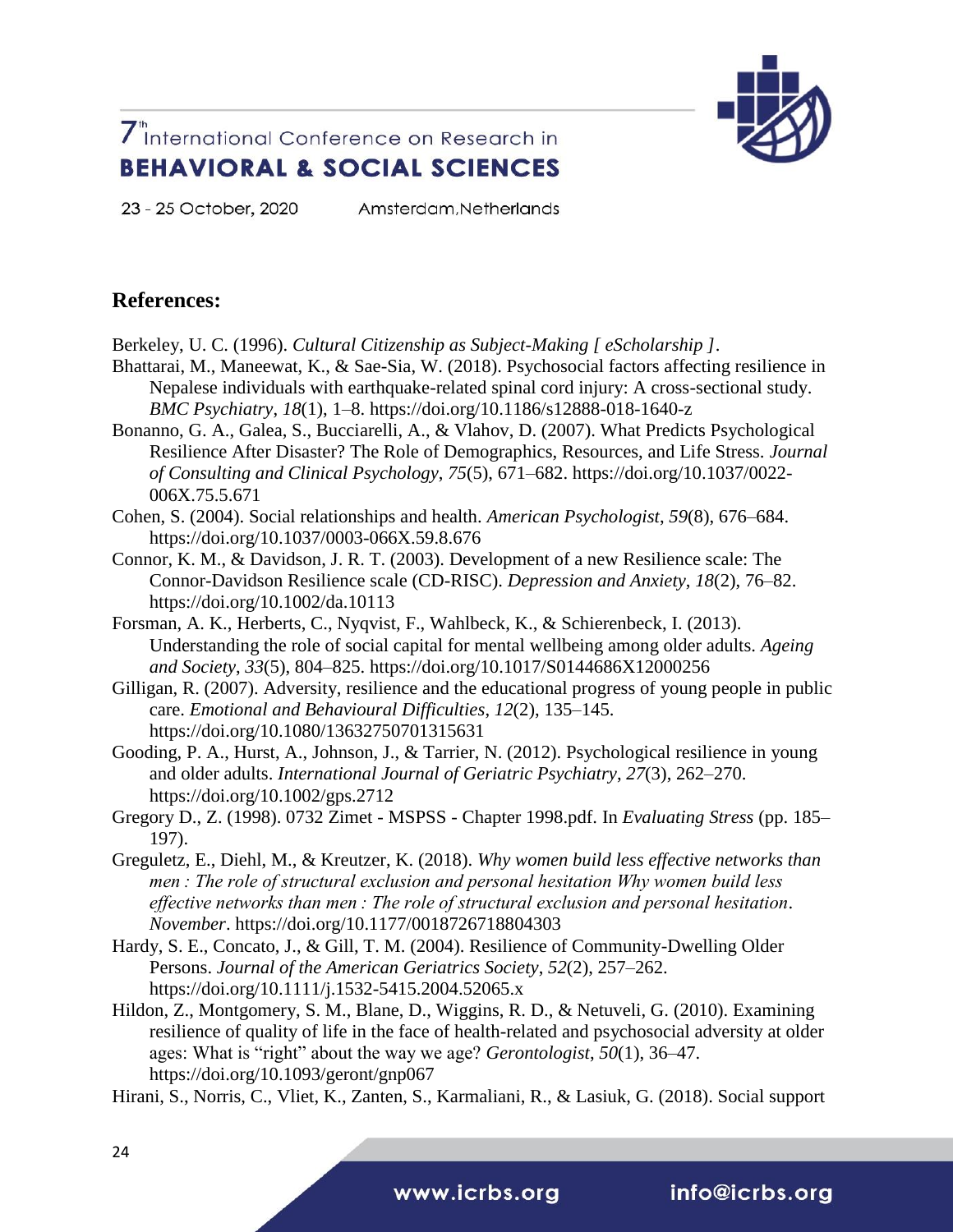

23 - 25 October, 2020 Amsterdam, Netherlands

intervention to promote resilience and quality of life in women living in Karachi, Pakistan: a randomized controlled trial. *International Journal of Public Health*, *63*. https://doi.org/10.1007/s00038-018-1101-y

- Jackson, D., Firtko, A., & Edenborough, M. (2007). Personal resilience as a strategy for surviving and thriving in the face of workplace adversity: A literature review. *Journal of Advanced Nursing*, *60*(1), 1–9. https://doi.org/10.1111/j.1365-2648.2007.04412.x
- Lama-Tamang, M. S. (2009). *Adivasi Janajati exclusion: Status and trend update (June 2005– April 2009)*. *169*, 1–37.
- Lin, N., Simeone, R. S., Ensel, W. M., & Kuo, W. (1979). Social support, stressful life events, and illness: a model and an empirical test. *Journal of Health and Social Behavior*, *20*(2), 108–119.
- Mandal, U. K. (2016). *Logit Analysis of Violence Against Women in Marginalized Communities ,*  **Eastern Tarai Region of Nepal LOGIT ANALYSIS OF VIOLENCE AGAINST WOMEN IN** *MARGINALIZED COMMUNITIES , EASTERN TERAI REGION OF NEPAL*. *December 2010*. https://doi.org/10.3126/tuj.v27i1-2.26401
- McGrath, V. (2009). Reviewing the Evidence on How Adult Students Learn: An Examination of Knowles' Model of Andragogy. *Adult Learner: The Irish Journal of Adult and Community Education*, *November*.
- Olsson, C. A., Bond, L., Burns, J. M., Vella-Brodrick, D. A., & Sawyer, S. M. (2003). Adolescent resilience: A concept analysis. *Journal of Adolescence*, *26*(1), 1–11. https://doi.org/10.1016/S0140-1971(02)00118-5
- Pallant, J., & Pallant, J. (2011). Checking the reliability of a scale. *SPSS Survival Manual*, 102– 106. https://doi.org/10.4324/9781003117452-12
- Pokharel, S. (2007). *GENDER DISCRIMINATORY PRACTICES IN TAMANG AND BRAHMIN COMMUNITIES*.
- Polit,Denise F; Beck, C. T. (2017). *No Title Nursing research : generating and assessing evidence for nursing practice*.
- Rana-Deuba, A. (1997). Situational Analysis of Violence Against Women and Girls in Nepal". *SAATHI and TAF*.
- Romero, A. J., Edwards, L. M., Fryberg, S. A., & Orduña, M. (2013). *Resilience to discrimination stress across ethnic identity stages of development Resilience to discrimination stress across ethnic identity stages of development*. *September 2018*. https://doi.org/10.1111/jasp.12192
- Sannisha K. Dale, Mardge H. Cohen, Gwendolyn A. Kelso, Ruth C. Cruise, Kathleen M. Weber, Cheryl Watson, Jane K. Burke-Miller, and L. R. B. (2015). *Resilience among women with HIV: Impact of silencing the self and socioeconomic factors*. *70*, 221–231. https://doi.org/10.1007/s11199-014-0348-x.Resilience
- Schwarzer, R., & Weiner, B. (1991). Stigma controllability and coping as predictors of emotions and social support. *Journal of Social and Personal Relationships*, *8*(1), 133–140.